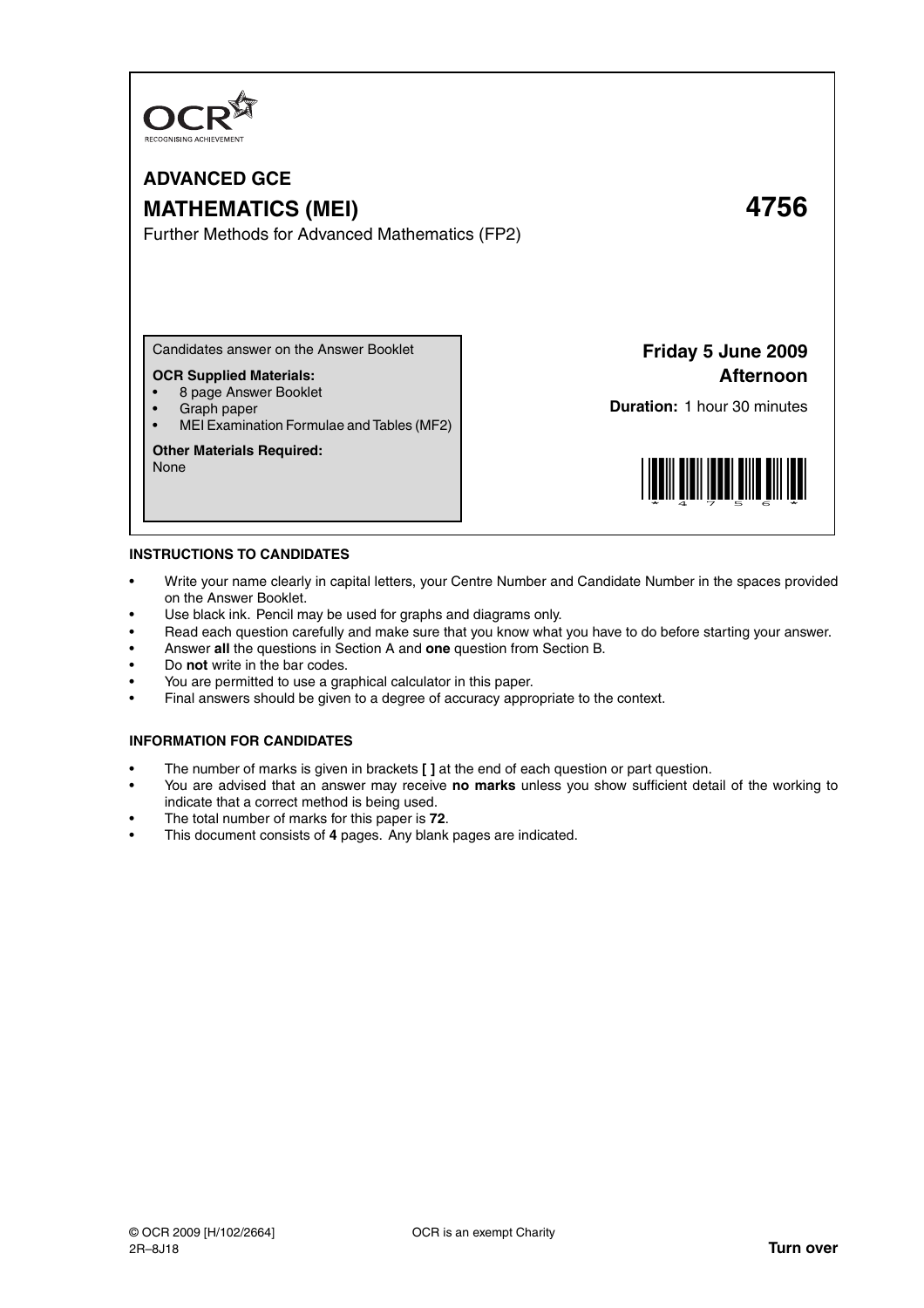## **Section A** (54 marks)

### **Answer all the questions**

- **1** (a) (i) Use the Maclaurin series for  $\ln(1 + x)$  and  $\ln(1 x)$  to obtain the first three non-zero terms in the Maclaurin series for  $\ln\left(\frac{1+x}{1+x}\right)$  $\frac{1+x}{1-x}$ . State the range of validity of this series. **[4]** 
	- **(ii)** Find the value of *x* for which  $\frac{1+x}{1+x}$  $\frac{1+x}{1-x}$  = 3. Hence find an approximation to ln 3, giving your answer to three decimal places. **[4]**
	- **(b)** A curve has polar equation  $r = \frac{a}{1 + s}$  $\frac{a}{1 + \sin \theta}$  for  $0 \le \theta \le \pi$ , where *a* is a positive constant. The points on the curve have cartesian coordinates *x* and *y*.
		- **(i)** By plotting suitable points, or otherwise, sketch the curve. **[3]**
		- (ii) Show that, for this curve,  $r + y = a$  and hence find the cartesian equation of the curve. [5]
- **2 (i)** Obtain the characteristic equation for the matrix **M** where

$$
\mathbf{M} = \begin{pmatrix} 3 & 1 & -2 \\ 0 & -1 & 0 \\ 2 & 0 & 1 \end{pmatrix}.
$$

Hence or otherwise obtain the value of det(**M**). [3]

**(ii)** Show that −1 is an eigenvalue of **M**, and show that the other two eigenvalues are not real.

Find an eigenvector corresponding to the eigenvalue −1.

Hence or otherwise write down the solution to the following system of equations. **[9]**

$$
3x + y - 2z = -0.1
$$
  

$$
-y = 0.6
$$
  

$$
2x + z = 0.1
$$

**(iii)** State the Cayley-Hamilton theorem and use it to show that

$$
\mathbf{M}^3 = 3\mathbf{M}^2 - 3\mathbf{M} - 7\mathbf{I}.
$$

Obtain an expression for  $M^{-1}$  in terms of  $M^2$ ,  $M$  and  $I$ . **[4]** [4]

**(iv)** Find the numerical values of the elements of **M**<sup>−</sup><sup>1</sup> , showing your working. **[3]**

**2**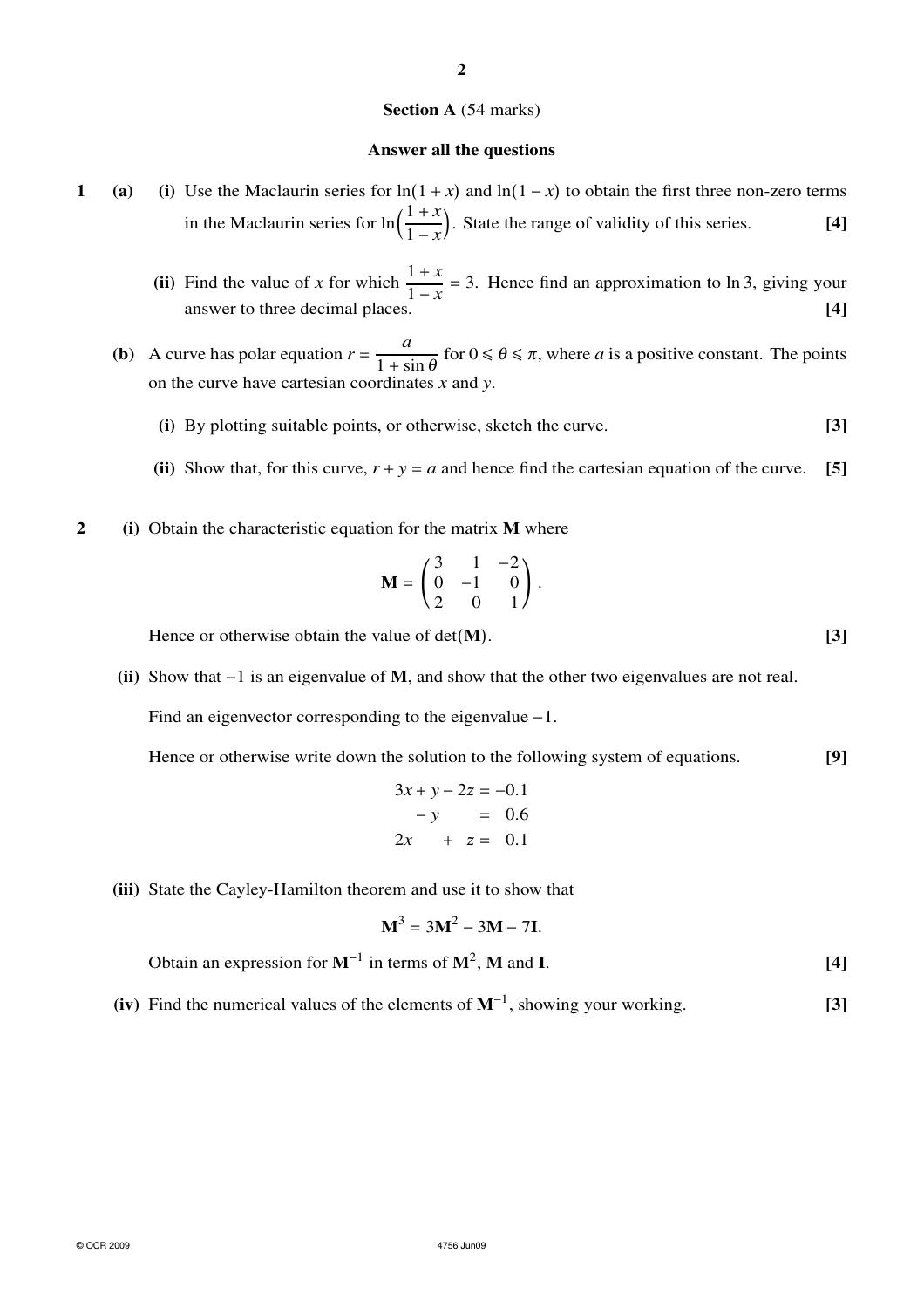**3** (a) (i) Sketch the graph of *y* = arcsin *x* for  $-1 \le x \le 1$ . [1]

Find 
$$
\frac{dy}{dx}
$$
, justifying the sign of your answer by reference to your sketch. [4]

(ii) Find the exact value of the integral 
$$
\int_0^1 \frac{1}{\sqrt{2 - x^2}} dx
$$
. [3]

# **(b)** The infinite series *C* and *S* are defined as follows.

$$
C = \cos \theta + \frac{1}{3} \cos 3\theta + \frac{1}{9} \cos 5\theta + \dots
$$
  

$$
S = \sin \theta + \frac{1}{3} \sin 3\theta + \frac{1}{9} \sin 5\theta + \dots
$$

By considering  $C + jS$ , show that

$$
C=\frac{3\cos\theta}{5-3\cos2\theta},
$$

and find a similar expression for *S*. **[11]**

## **Section B** (18 marks)

# **Answer one question**

*Option 1: Hyperbolic functions*

**4 (i)** Prove, from definitions involving exponentials, that

$$
\cosh 2u = 2\cosh^2 u - 1. \tag{3}
$$

- (ii) Prove that arsinh  $y = ln(y + \sqrt{y})$  $(4)$
- (iii) Use the substitution  $x = 2 \sinh u$  to show that

$$
\int \sqrt{x^2 + 4} \, dx = 2 \operatorname{arsinh} \frac{1}{2} x + \frac{1}{2} x \sqrt{x^2 + 4} + c,
$$

where  $c$  is an arbitrary constant.  $[6]$ 

**(iv)** By first expressing  $t^2 + 2t + 5$  in completed square form, show that

$$
\int_{-1}^{1} \sqrt{t^2 + 2t + 5} \, dt = 2\big(\ln(1 + \sqrt{2}) + \sqrt{2}\big).
$$
 [5]

# **[Question 5 is printed overleaf.]**